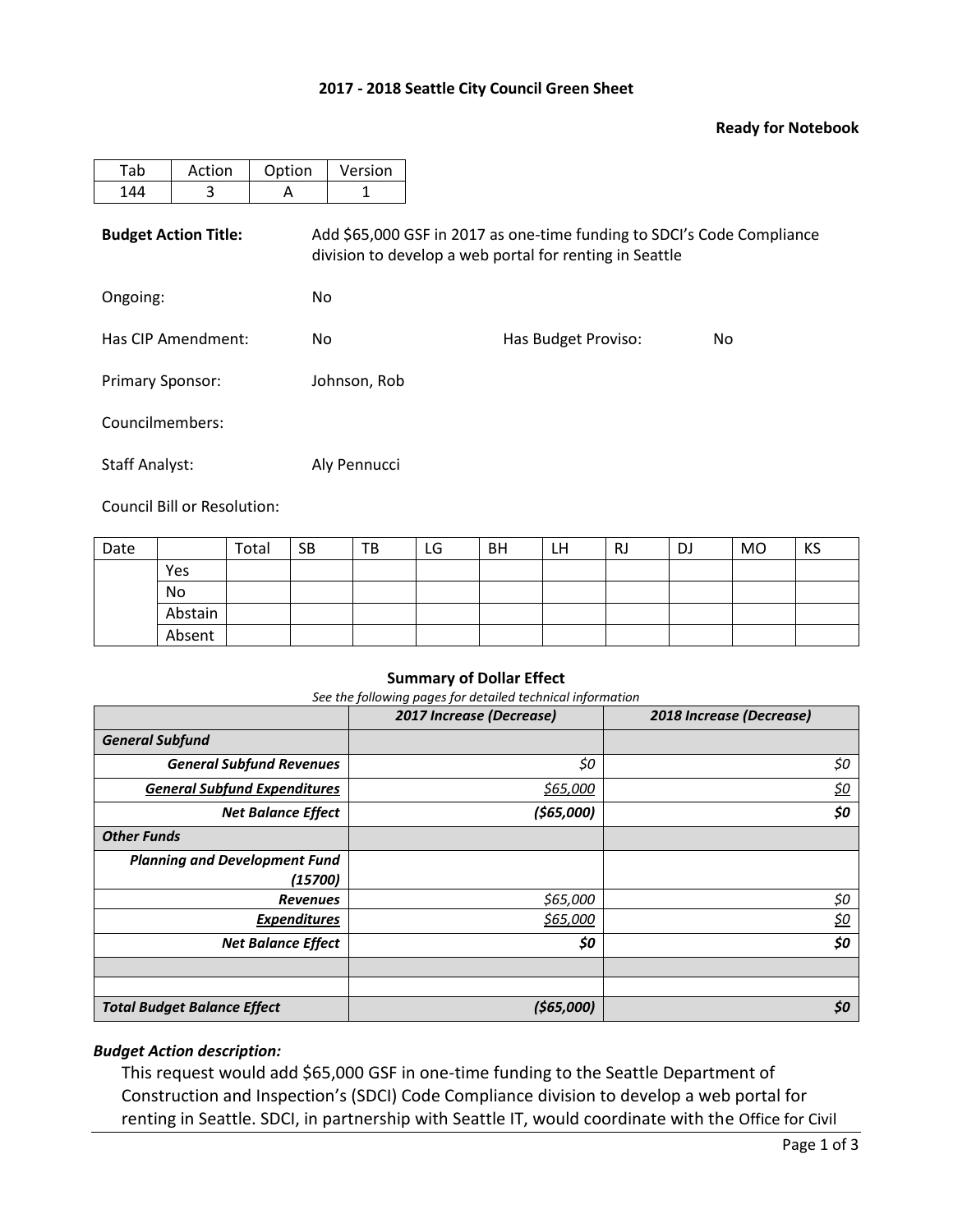| πh | Action | Option | Version |
|----|--------|--------|---------|
|    |        |        |         |

Rights , Office of Housing, Office of Immigrant and Refugee Affairs, Department of Neighborhoods and the Human Services Department. The web portal should be designed as an intuitive, simple, and easy to follow site to help renters and landlords navigate Seattle's rental regulations.